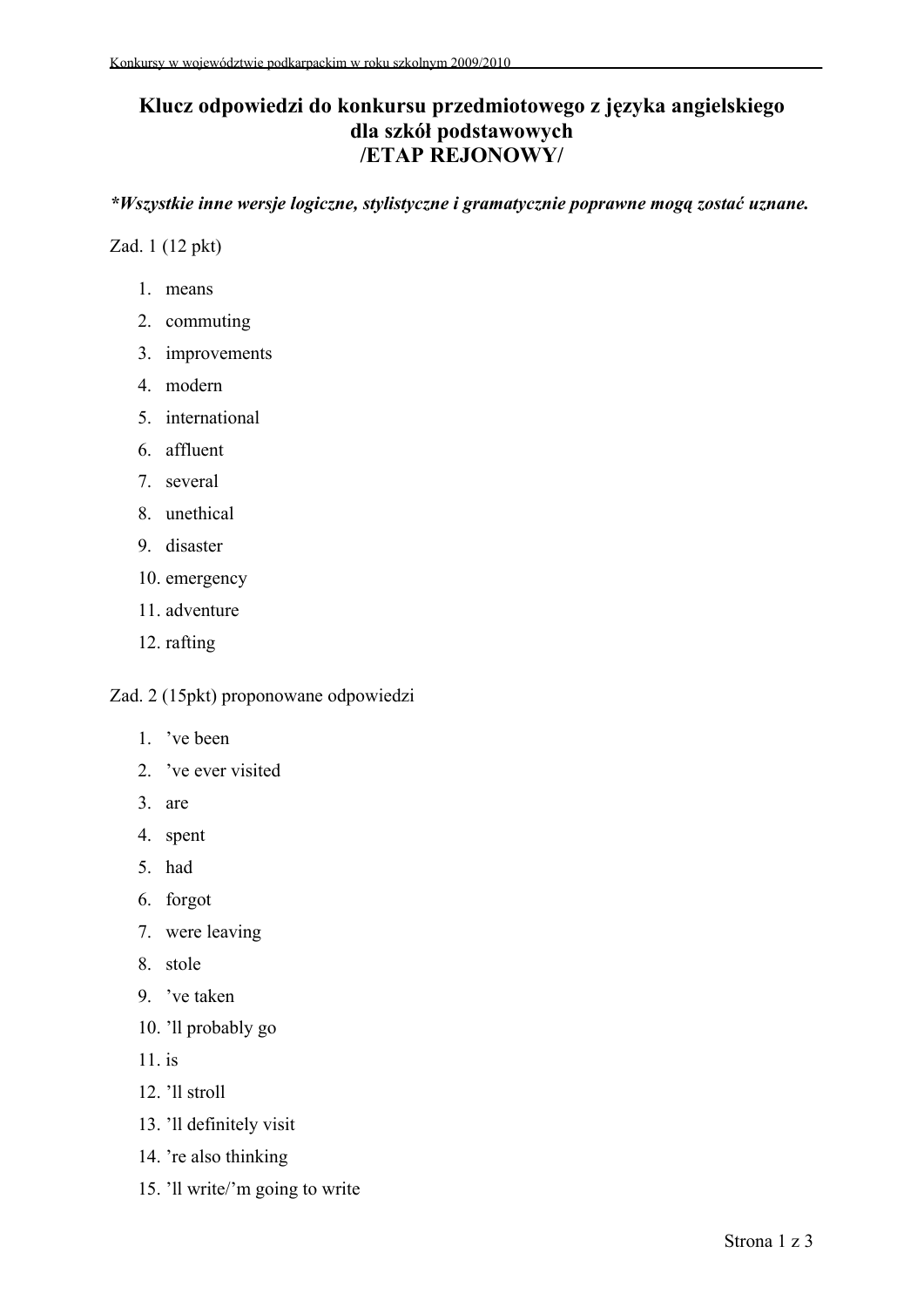Zad. 3 (10 pkt) proponowane odpowiedzi

- 1. He doesn't like swimming in the sea, does he?
- 2. We're going to meet in the hotel where we saw each other for the first time.
- 3. If she were older, she would stay at home alone.
- 4. The most difficult task for me was to sing in public.
- 5. Late in the evening she noticed that she ran out of milk.
- 6. The mobile phone I lost yesterday was new and modern.
- 7. If you give me a ring tomorrow, I'll tell you where to go.
- 8. The last thing I would tell you about him is that he is a liar.
- 9. Why don't you give him all the money back?
- 10. I want to know why you have sold this beautiful black leather skirt.

Zad. 4 (10 pkt)

## A

- 1. polite
- 2. immature
- 3. merciful
- 4. reduction
- 5. unusual

## B

- 1. shades
- 2. thief
- 3. cagey
- 4. stop
- 5. respect

Zad.5 (9 pkt - 0.5 pkt za słowo)

Health: ache, diarrhoea, sore Weather: gale, hail, flash Camera: viewfinder, lens, digital Man: calf, palm, sole Nature: breed, species, herd Travelling: ferry, destination, delay